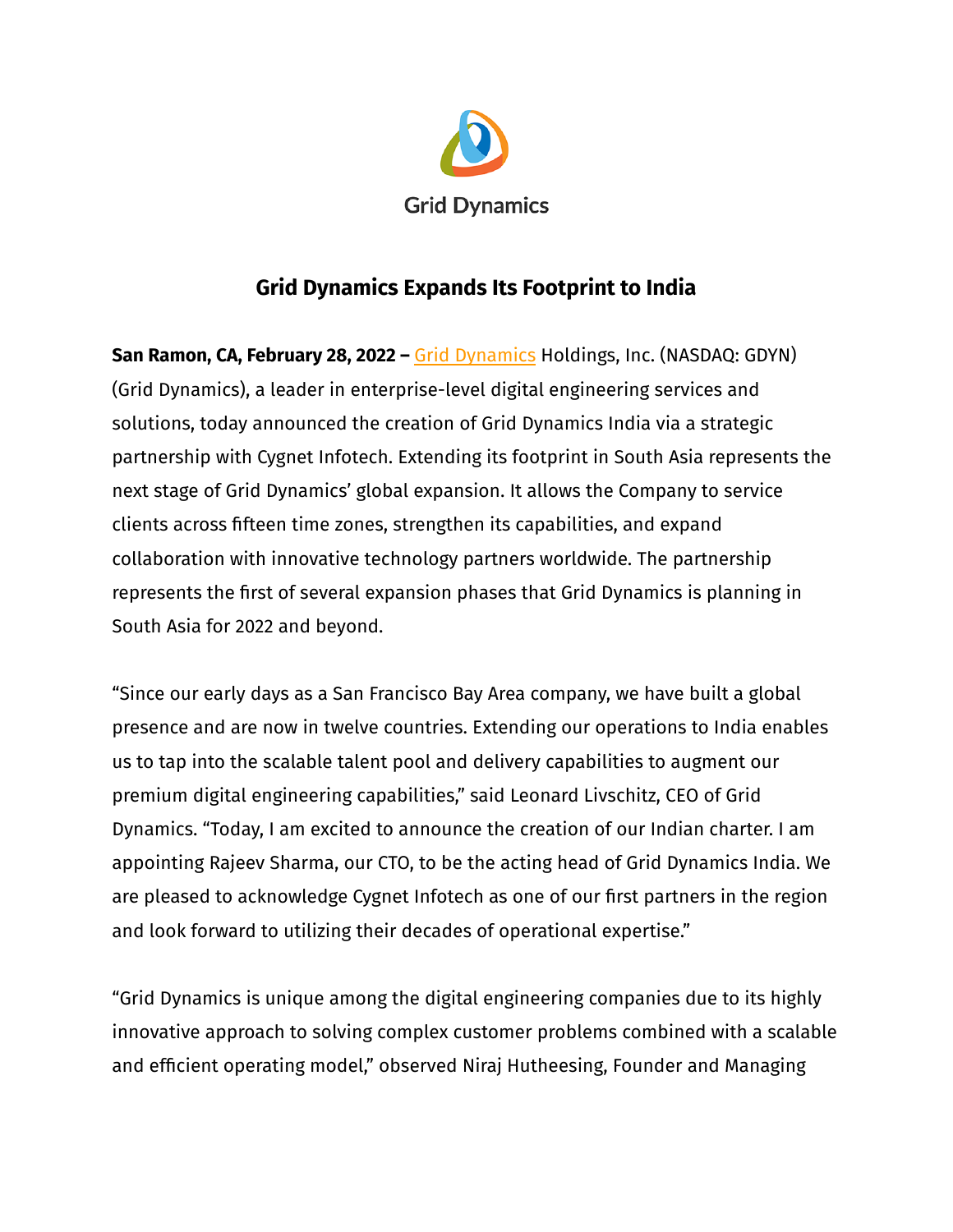Director of Cygnet Infotech. "This partnership shows our joint commitment to a customer-centric growth strategy which enables Grid Dynamics to access our highly skilled engineering talent and operational expertise in multiple locations across India."

#### **###**

## **About Grid Dynamics**

Grid Dynamics (Nasdaq: GDYN) is a digital-native technology services provider that accelerates growth and bolsters competitive advantage for Fortune 1000 companies. Grid Dynamics provides digital transformation consulting and implementation services in omnichannel customer experience, big data analytics, search, artificial intelligence, cloud migration, and application modernization. Grid Dynamics achieves high speed-to-market, quality, and efficiency by using technology accelerators, an agile delivery culture, and its pool of global engineering talent. Founded in 2006, Grid Dynamics is headquartered in Silicon Valley with offices across the US, UK, Netherlands, Mexico, and Central and Eastern Europe.

To learn more about Grid Dynamics, please visit [www.griddynamics.com](http://www.griddynamics.com). Follow us o[n](https://www.facebook.com/griddynamics) [Facebook](https://www.facebook.com/griddynamics), [Twitter,](https://twitter.com/griddynamics) and [LinkedIn](https://www.linkedin.com/company/grid-dynamics/).

### **About Cygnet Infotech**

Established in 2000, Cygnet Infotech works with clients across thirty-five countries, including Fortune 500 enterprise corporations, medium-sized businesses, fast-paced start-ups, and government bodies. It has teams across multiple regions, and its offerings range from technology services and solutions to products. Aligned with its vision of providing technology-enabled business solutions, Cygnet Infotech delivers end-to-end solutions for clients' most pressing business needs. Discover more at [www.cygnetinfotech.com.](https://cygnet-infotech.com/)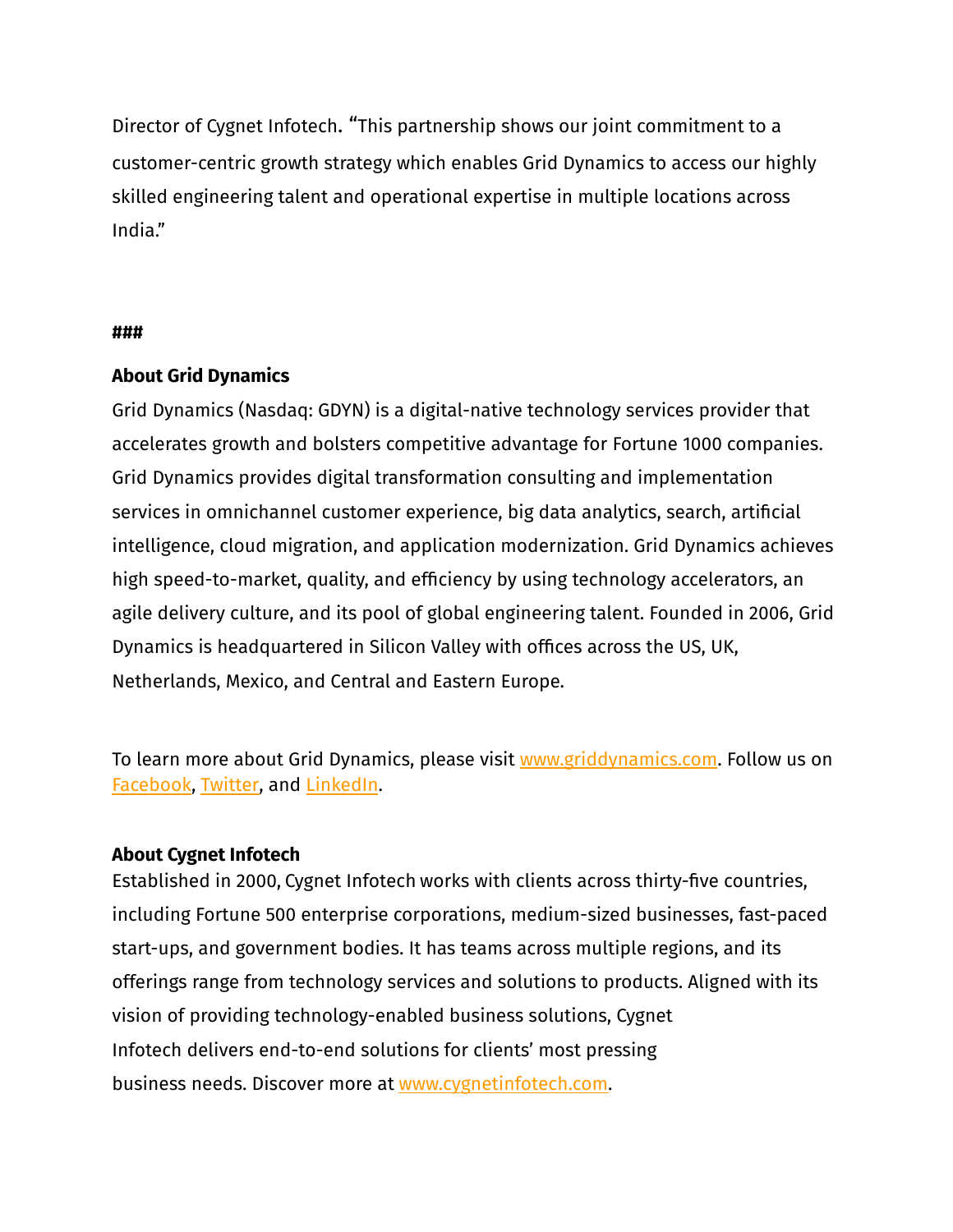#### **Forward-Looking Statements**

This communication contains "forward-looking statements" within the meaning of Section 27A of the Securities Act of 1933 and Section 21E of the Securities Exchange Act of 1934 that are not historical facts and involve risks and uncertainties that could cause actual results of Grid Dynamics to differ materially from those expected and projected. These forward-looking statements can be identified by the use of forward-looking terminology, including the words "believes," "estimates," "anticipates," "expects," "intends," "plans," "may," "will," "potential," "projects," "predicts," "continue," or "should," or, in each case, their negative or other variations or comparable terminology. These forward-looking statements include, without limitation, quotations and statements regarding the launch of Grid Dynamics India and the association with Cygnet Infotech.

These forward-looking statements involve significant risks and uncertainties that could cause the actual results to differ materially from the expected results. Most of these factors are outside Grid Dynamics' control and are difficult to predict. Factors that may cause such differences to include, but are not limited to, any factors limiting the success of Grid Dynamics India and the association with Cygnet Infotech.

Grid Dynamics cautions that the foregoing list of factors is not exclusive. Grid Dynamics cautions readers not to place undue reliance upon any forward-looking statements, which speak only as of the date made. Grid Dynamics does not undertake or accept any obligation or undertaking to release publicly any updates or revisions to any forward-looking statements to reflect any change in its expectations or any change in events, conditions or circumstances on which any such statement is based. Further information about factors that could materially affect Grid Dynamics,